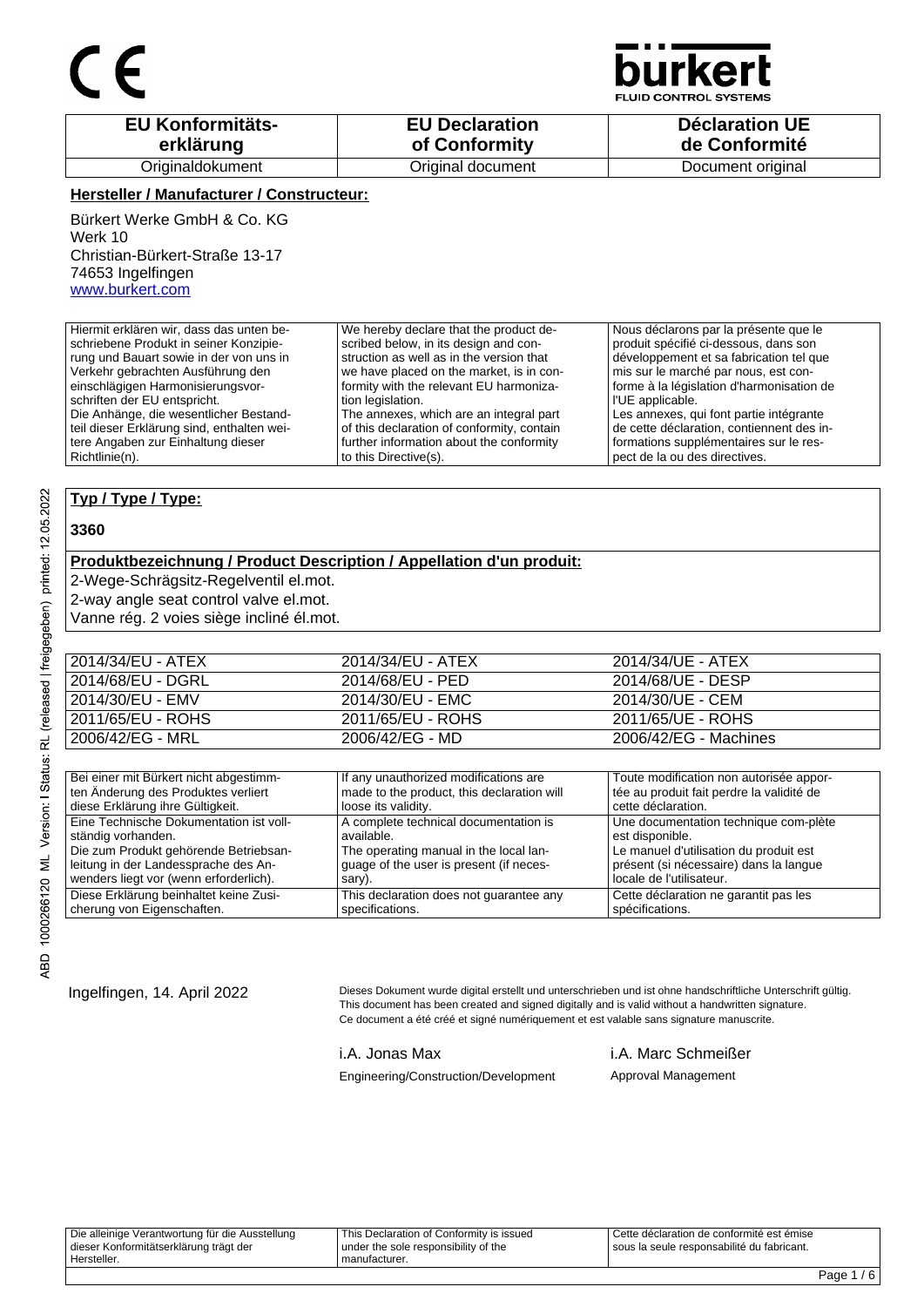



| <b>Anhang ATEX zur</b><br>EU Konformitätserklärung                                | <b>Annex ATEX for</b><br><b>EU Declaration of Conformity</b>                                                                 | Annexe ATEX à la<br><b>Déclaration UE de</b>                                         |
|-----------------------------------------------------------------------------------|------------------------------------------------------------------------------------------------------------------------------|--------------------------------------------------------------------------------------|
| Originaldokument                                                                  | Original document                                                                                                            | Document original                                                                    |
|                                                                                   |                                                                                                                              |                                                                                      |
| 2014/34/EU - ATEX                                                                 | 2014/34/EU - ATEX                                                                                                            | 2014/34/UE - ATEX                                                                    |
|                                                                                   | Reference in the Official Journal of the EU: L 96 dated 29.3.2014                                                            |                                                                                      |
| Typ / Type / Type (Geräteschlüssel / product specification key / clé de produit): |                                                                                                                              |                                                                                      |
|                                                                                   |                                                                                                                              |                                                                                      |
| (1)                                                                               |                                                                                                                              |                                                                                      |
| Variabler Code / Variable code / Variable Code:<br>(1)                            | Gilt nur in Verbindung mit / Only valid in combination with / Est uniquement valable en lien avec: PX48                      |                                                                                      |
|                                                                                   |                                                                                                                              |                                                                                      |
| Der oben beschriebene Gegenstand der<br>Erklärung erfüllt die Vorschriften der    | The object of the declaration described<br>above is in conformity with Directive                                             | L'objet de la déclaration décrit ci-dessus<br>est conforme à la directive 2014/34/UE |
| Richtlinie 2014/34/EU des Europäischen                                            | 2014/34/EU of the European Parliament                                                                                        | du Parlement européen et du Conseil du                                               |
| Parlaments und des Rates vom 26. Februar                                          | and of the Council of 26 February 2014                                                                                       | 26 février 2014 relative à l'harmonisation                                           |
| 2014 zur Harmonisierung der                                                       | on the harmonisation of the laws of the                                                                                      | des législations des États membres                                                   |
| Rechtsvorschriften der Mitgliedstaaten<br>für Geräte und Schutzsysteme zur be-    | Member States relating to equipment<br>and protective systems intended for use                                               | concernant les appareils et les systèmes<br>de protection destinés à être utilisés   |
| stimmungsgemäßen Verwendung in ex-<br>plosionsgefährdeten Bereichen.              | in potentially explosive atmospheres.                                                                                        | en atmosphères explosibles.                                                          |
| Nur gültig in Verbindung mit der EX-<br>Kennzeichnung des Gerätes!                | Only valid in combination with the<br>EX-marking of the equipment!                                                           | Uniquement valable en liaison avec le<br>marquage EX de l'appareil!                  |
| Das Gerät kann eingesetzt werden ge-                                              | The device can be used in accordance                                                                                         | Le dispositif peut être utilisé conformé-                                            |
| mäß den auf dem Typschild und in der<br>Betriebsanleitung angegebenen Daten.      | with the data given on the nameplate<br>and in the operating instructions.                                                   | ment aux indications de la plaque signa-<br>létique et dans la notice d'utilisation. |
| Die Schutzziele der Niederspannungs-                                              | The protection objectives of the low                                                                                         | Les objectifs de sécurité de la Directive                                            |
| richtlinie 2014/35/EU wurden eingehal-                                            | Voltage Directive 2014/35/EU are com-                                                                                        | Basse Tension 2014/35/UE ont été ob-                                                 |
| ten.                                                                              | plied with.                                                                                                                  | servés.                                                                              |
|                                                                                   |                                                                                                                              |                                                                                      |
| Für die Bewertung wurden folgende                                                 | For evaluation of the conformity, the                                                                                        | Pour l'évaluation de la conformité, les                                              |
| Normen herangezogen (wenn anwend-<br>bar):                                        | following standards were consulted<br>(if applicable):                                                                       | normes suivantes ont été utilisées (le<br>cas échéant):                              |
| EN 60079-31:2014, EN IEC 60079-0:2018, EN IEC 60079-7:2015+A1:2018                |                                                                                                                              |                                                                                      |
|                                                                                   |                                                                                                                              |                                                                                      |
| Das genannte Produkt ist bescheinigt<br>durch die Notifizierte Stelle:            | The product is certified by the Notified<br>Body:                                                                            | Le produit est certifié par l'organisme<br>notifié:                                  |
|                                                                                   | Name und Anschrift der Notifizierten Stelle:/ Name and Address of the notified body:/ Nom et adresse de l'organisme notifié: |                                                                                      |
|                                                                                   | <b>DEKRA EXAM GmbH</b><br>Dinnendahlstraße 9<br>44809 Bochum, Germany                                                        |                                                                                      |
| EU-Baumusterprüfbescheinigung Nr.:                                                | EU Type Examination Certificate No.:                                                                                         | Attestation d'examen UE de type Non.:                                                |
|                                                                                   | BVS 17 ATEX E 117 X, 19.01.2018                                                                                              |                                                                                      |

| Die Sicherheits- und Einbauhinweise     | The instructions for safety and      | Les consignes de sécurité et d'installation |  |
|-----------------------------------------|--------------------------------------|---------------------------------------------|--|
| der mitgelieferten Produktdokumentation | installation of the enclosed product | décrites dans la documentation fournie      |  |
| sind zu beachten                        | I documentation have to be observed. | avec le produit doivent être respectées.    |  |
|                                         |                                      |                                             |  |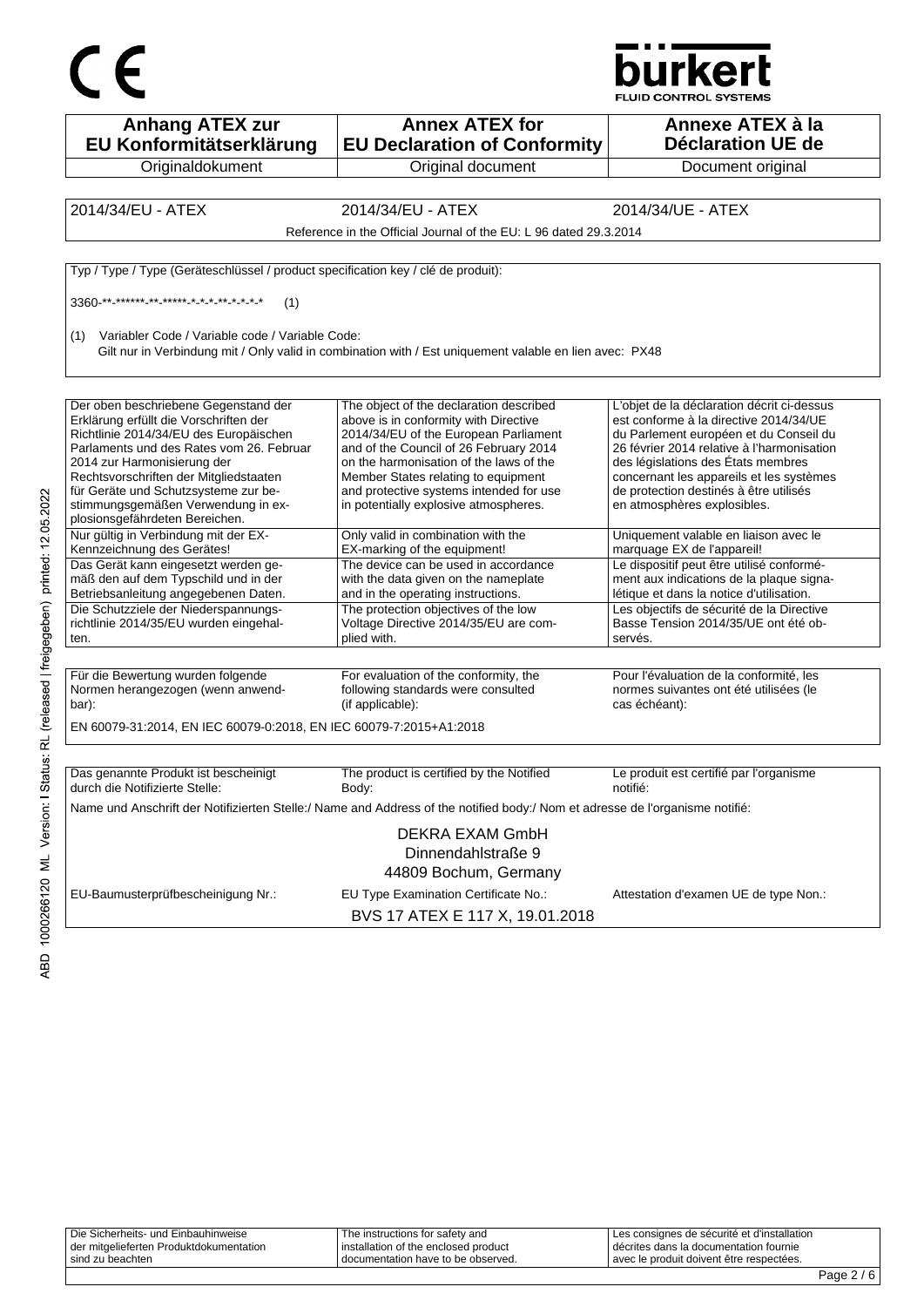# CE

### **burkert**

FLUID CONTROL SYSTEMS

| <b>Anhang DGRL zur</b><br>EU Konformitätserklärung                      |                                                                                                           | <b>Annex PED for</b><br><b>EU Declaration of Conformity</b>           |                                                                                                                                                                                                                                                                                                                                                                                                                                                                                                                                                                                                                                                                      | Annexe DESP à la<br>Déclaration UE de                                                                                                                                                                                                                                                                                                                                                                                                                                                                                                                                                                                                                              |
|-------------------------------------------------------------------------|-----------------------------------------------------------------------------------------------------------|-----------------------------------------------------------------------|----------------------------------------------------------------------------------------------------------------------------------------------------------------------------------------------------------------------------------------------------------------------------------------------------------------------------------------------------------------------------------------------------------------------------------------------------------------------------------------------------------------------------------------------------------------------------------------------------------------------------------------------------------------------|--------------------------------------------------------------------------------------------------------------------------------------------------------------------------------------------------------------------------------------------------------------------------------------------------------------------------------------------------------------------------------------------------------------------------------------------------------------------------------------------------------------------------------------------------------------------------------------------------------------------------------------------------------------------|
|                                                                         |                                                                                                           |                                                                       |                                                                                                                                                                                                                                                                                                                                                                                                                                                                                                                                                                                                                                                                      | Document original                                                                                                                                                                                                                                                                                                                                                                                                                                                                                                                                                                                                                                                  |
|                                                                         |                                                                                                           |                                                                       |                                                                                                                                                                                                                                                                                                                                                                                                                                                                                                                                                                                                                                                                      |                                                                                                                                                                                                                                                                                                                                                                                                                                                                                                                                                                                                                                                                    |
|                                                                         |                                                                                                           |                                                                       |                                                                                                                                                                                                                                                                                                                                                                                                                                                                                                                                                                                                                                                                      |                                                                                                                                                                                                                                                                                                                                                                                                                                                                                                                                                                                                                                                                    |
|                                                                         |                                                                                                           |                                                                       |                                                                                                                                                                                                                                                                                                                                                                                                                                                                                                                                                                                                                                                                      |                                                                                                                                                                                                                                                                                                                                                                                                                                                                                                                                                                                                                                                                    |
|                                                                         |                                                                                                           |                                                                       |                                                                                                                                                                                                                                                                                                                                                                                                                                                                                                                                                                                                                                                                      |                                                                                                                                                                                                                                                                                                                                                                                                                                                                                                                                                                                                                                                                    |
|                                                                         |                                                                                                           |                                                                       |                                                                                                                                                                                                                                                                                                                                                                                                                                                                                                                                                                                                                                                                      |                                                                                                                                                                                                                                                                                                                                                                                                                                                                                                                                                                                                                                                                    |
| Absatz 2 f) werden folgende Angaben                                     |                                                                                                           |                                                                       |                                                                                                                                                                                                                                                                                                                                                                                                                                                                                                                                                                                                                                                                      |                                                                                                                                                                                                                                                                                                                                                                                                                                                                                                                                                                                                                                                                    |
|                                                                         |                                                                                                           |                                                                       | vants ont été fournis.                                                                                                                                                                                                                                                                                                                                                                                                                                                                                                                                                                                                                                               |                                                                                                                                                                                                                                                                                                                                                                                                                                                                                                                                                                                                                                                                    |
|                                                                         |                                                                                                           |                                                                       |                                                                                                                                                                                                                                                                                                                                                                                                                                                                                                                                                                                                                                                                      |                                                                                                                                                                                                                                                                                                                                                                                                                                                                                                                                                                                                                                                                    |
|                                                                         |                                                                                                           |                                                                       |                                                                                                                                                                                                                                                                                                                                                                                                                                                                                                                                                                                                                                                                      |                                                                                                                                                                                                                                                                                                                                                                                                                                                                                                                                                                                                                                                                    |
|                                                                         |                                                                                                           |                                                                       |                                                                                                                                                                                                                                                                                                                                                                                                                                                                                                                                                                                                                                                                      |                                                                                                                                                                                                                                                                                                                                                                                                                                                                                                                                                                                                                                                                    |
|                                                                         |                                                                                                           |                                                                       |                                                                                                                                                                                                                                                                                                                                                                                                                                                                                                                                                                                                                                                                      |                                                                                                                                                                                                                                                                                                                                                                                                                                                                                                                                                                                                                                                                    |
|                                                                         |                                                                                                           |                                                                       |                                                                                                                                                                                                                                                                                                                                                                                                                                                                                                                                                                                                                                                                      |                                                                                                                                                                                                                                                                                                                                                                                                                                                                                                                                                                                                                                                                    |
|                                                                         |                                                                                                           |                                                                       |                                                                                                                                                                                                                                                                                                                                                                                                                                                                                                                                                                                                                                                                      |                                                                                                                                                                                                                                                                                                                                                                                                                                                                                                                                                                                                                                                                    |
|                                                                         |                                                                                                           |                                                                       |                                                                                                                                                                                                                                                                                                                                                                                                                                                                                                                                                                                                                                                                      |                                                                                                                                                                                                                                                                                                                                                                                                                                                                                                                                                                                                                                                                    |
|                                                                         |                                                                                                           |                                                                       |                                                                                                                                                                                                                                                                                                                                                                                                                                                                                                                                                                                                                                                                      |                                                                                                                                                                                                                                                                                                                                                                                                                                                                                                                                                                                                                                                                    |
| Der oben beschriebene Gegenstand der                                    |                                                                                                           |                                                                       |                                                                                                                                                                                                                                                                                                                                                                                                                                                                                                                                                                                                                                                                      |                                                                                                                                                                                                                                                                                                                                                                                                                                                                                                                                                                                                                                                                    |
|                                                                         |                                                                                                           |                                                                       |                                                                                                                                                                                                                                                                                                                                                                                                                                                                                                                                                                                                                                                                      |                                                                                                                                                                                                                                                                                                                                                                                                                                                                                                                                                                                                                                                                    |
| Parlaments und des Rates vom 15. Mai                                    |                                                                                                           |                                                                       |                                                                                                                                                                                                                                                                                                                                                                                                                                                                                                                                                                                                                                                                      |                                                                                                                                                                                                                                                                                                                                                                                                                                                                                                                                                                                                                                                                    |
| 2014 zur Harmonisierung der Rechts-                                     |                                                                                                           |                                                                       |                                                                                                                                                                                                                                                                                                                                                                                                                                                                                                                                                                                                                                                                      |                                                                                                                                                                                                                                                                                                                                                                                                                                                                                                                                                                                                                                                                    |
| vorschriften der Mitgliedstaaten über die                               |                                                                                                           |                                                                       |                                                                                                                                                                                                                                                                                                                                                                                                                                                                                                                                                                                                                                                                      |                                                                                                                                                                                                                                                                                                                                                                                                                                                                                                                                                                                                                                                                    |
|                                                                         |                                                                                                           |                                                                       |                                                                                                                                                                                                                                                                                                                                                                                                                                                                                                                                                                                                                                                                      |                                                                                                                                                                                                                                                                                                                                                                                                                                                                                                                                                                                                                                                                    |
|                                                                         |                                                                                                           |                                                                       |                                                                                                                                                                                                                                                                                                                                                                                                                                                                                                                                                                                                                                                                      |                                                                                                                                                                                                                                                                                                                                                                                                                                                                                                                                                                                                                                                                    |
|                                                                         |                                                                                                           |                                                                       |                                                                                                                                                                                                                                                                                                                                                                                                                                                                                                                                                                                                                                                                      |                                                                                                                                                                                                                                                                                                                                                                                                                                                                                                                                                                                                                                                                    |
| Normen herangezogen (wenn anwend-                                       |                                                                                                           |                                                                       |                                                                                                                                                                                                                                                                                                                                                                                                                                                                                                                                                                                                                                                                      |                                                                                                                                                                                                                                                                                                                                                                                                                                                                                                                                                                                                                                                                    |
|                                                                         |                                                                                                           |                                                                       | cas échéant):                                                                                                                                                                                                                                                                                                                                                                                                                                                                                                                                                                                                                                                        |                                                                                                                                                                                                                                                                                                                                                                                                                                                                                                                                                                                                                                                                    |
|                                                                         |                                                                                                           |                                                                       |                                                                                                                                                                                                                                                                                                                                                                                                                                                                                                                                                                                                                                                                      |                                                                                                                                                                                                                                                                                                                                                                                                                                                                                                                                                                                                                                                                    |
|                                                                         |                                                                                                           |                                                                       |                                                                                                                                                                                                                                                                                                                                                                                                                                                                                                                                                                                                                                                                      |                                                                                                                                                                                                                                                                                                                                                                                                                                                                                                                                                                                                                                                                    |
|                                                                         |                                                                                                           |                                                                       |                                                                                                                                                                                                                                                                                                                                                                                                                                                                                                                                                                                                                                                                      |                                                                                                                                                                                                                                                                                                                                                                                                                                                                                                                                                                                                                                                                    |
|                                                                         |                                                                                                           |                                                                       |                                                                                                                                                                                                                                                                                                                                                                                                                                                                                                                                                                                                                                                                      |                                                                                                                                                                                                                                                                                                                                                                                                                                                                                                                                                                                                                                                                    |
|                                                                         |                                                                                                           |                                                                       |                                                                                                                                                                                                                                                                                                                                                                                                                                                                                                                                                                                                                                                                      |                                                                                                                                                                                                                                                                                                                                                                                                                                                                                                                                                                                                                                                                    |
|                                                                         | Applied conformity assessment:<br>Module A                                                                |                                                                       | Examen de conformité appliqué:<br>Module A                                                                                                                                                                                                                                                                                                                                                                                                                                                                                                                                                                                                                           |                                                                                                                                                                                                                                                                                                                                                                                                                                                                                                                                                                                                                                                                    |
|                                                                         | (Internal production control)                                                                             |                                                                       | (Vérification interne de la production)                                                                                                                                                                                                                                                                                                                                                                                                                                                                                                                                                                                                                              |                                                                                                                                                                                                                                                                                                                                                                                                                                                                                                                                                                                                                                                                    |
|                                                                         | Classification acc. to Article 4 and Annex II:                                                            |                                                                       | Classification de l'article 4 et à l'annexe II:                                                                                                                                                                                                                                                                                                                                                                                                                                                                                                                                                                                                                      |                                                                                                                                                                                                                                                                                                                                                                                                                                                                                                                                                                                                                                                                    |
|                                                                         | Class 1 fluid (gaseous or liquid)                                                                         |                                                                       | Classe 1 de fluide (gazeux ou liquide)<br>Tableau 6, Catégorie I                                                                                                                                                                                                                                                                                                                                                                                                                                                                                                                                                                                                     |                                                                                                                                                                                                                                                                                                                                                                                                                                                                                                                                                                                                                                                                    |
|                                                                         | Chart 6, Category I<br>Unstable gases are excluded.                                                       |                                                                       | Gaz instables sont exclus. Pression de                                                                                                                                                                                                                                                                                                                                                                                                                                                                                                                                                                                                                               |                                                                                                                                                                                                                                                                                                                                                                                                                                                                                                                                                                                                                                                                    |
| Max. Betriebsdruck PN 10 bar bei DN 100                                 | Max. working pressure PN 10 bar at DN 100                                                                 |                                                                       | service maximale PN 10 bar pour DN 100                                                                                                                                                                                                                                                                                                                                                                                                                                                                                                                                                                                                                               |                                                                                                                                                                                                                                                                                                                                                                                                                                                                                                                                                                                                                                                                    |
|                                                                         |                                                                                                           |                                                                       |                                                                                                                                                                                                                                                                                                                                                                                                                                                                                                                                                                                                                                                                      |                                                                                                                                                                                                                                                                                                                                                                                                                                                                                                                                                                                                                                                                    |
| Das Produkt kann unter den folgenden Bedingungen                        | The product can be used under the following condi-<br>tions (dependent of the maximum operating pressure, |                                                                       | Le produit peut être utilisé dans les conditions sui-                                                                                                                                                                                                                                                                                                                                                                                                                                                                                                                                                                                                                |                                                                                                                                                                                                                                                                                                                                                                                                                                                                                                                                                                                                                                                                    |
| verwendet werden (abhängig vom max Druck, dem                           | the LTA and the medium), without category                                                                 |                                                                       | vantes (dépendante de la pression de service maxi-<br>male, la LTA et le milieu), sans catégorie                                                                                                                                                                                                                                                                                                                                                                                                                                                                                                                                                                     |                                                                                                                                                                                                                                                                                                                                                                                                                                                                                                                                                                                                                                                                    |
|                                                                         | Fluid                                                                                                     | Conditions                                                            | Fluide                                                                                                                                                                                                                                                                                                                                                                                                                                                                                                                                                                                                                                                               | Conditions                                                                                                                                                                                                                                                                                                                                                                                                                                                                                                                                                                                                                                                         |
| $DN \leq 32$ oder PS*DN $\leq 1000$                                     | Fluid group 1, §4.1.c.i<br>Fluid group 2, §4.1.c.i                                                        | $DN \leq 25$<br>DN $\leq$ 32 or PS*DN $\leq$ 1000                     | Fluide groupe 1, §4.1.c.i<br>Fluide groupe 2, §4.1.c.i                                                                                                                                                                                                                                                                                                                                                                                                                                                                                                                                                                                                               | $DN \leq 25$<br>$DN \leq 32$ ou PS*DN $\leq 1000$                                                                                                                                                                                                                                                                                                                                                                                                                                                                                                                                                                                                                  |
| $DN \le 25$ oder PS*DN $\le 2000$<br>$DN \le 200$ oder PS*DN $\le 5000$ | Fluid group 1, §4.1.c.ii<br>Fluid group 2, §4.1.c.ii                                                      | DN $\leq$ 25 or PS*DN $\leq$ 2000<br>$DN \le 200$ or PS*DN $\le 5000$ | Fluide groupe 1, §4.1.c.ii<br>Fluide groupe 2, §4.1.c.ii                                                                                                                                                                                                                                                                                                                                                                                                                                                                                                                                                                                                             | $DN \le 25$ ou PS*DN $\le 2000$<br>$DN \le 200$ ou PS*DN $\le 5000$                                                                                                                                                                                                                                                                                                                                                                                                                                                                                                                                                                                                |
|                                                                         | Richtlinie 2014/68/EU des Europäischen                                                                    | provided.<br>equipment.<br>(if applicable):                           | Original document<br>2014/68/EU - PED<br>Varying from 2014/68/EU, Article 1 (2)<br>(f), the following information shall be<br>Typ / Type / Type (Geräteschlüssel / product specification key / clé de produit):<br>Leitungsanschluss (LTA = DN) / port connection / raccord - category I:<br>The object of the declaration described<br>above is in conformity with Directive<br>2014/68/EU of the European Parliament<br>and of the Council of 15 May 2014 on<br>the harmonisation of the laws of the<br>Member States relating to the making<br>available on the market of pressure<br>For evaluation of the conformity, the<br>following standards were consulted | 2014/68/UE - DESP<br>Reference in the Official Journal of the EU: L 189 dated 27.6.2014<br>Paragraphe 2 Contrairement à<br>2014/68/UE Article 1, f), les détails sui-<br>DGRL gilt nur, wenn LTA > DN25 / PED valid only for LTA > DN25 / DESP valide de LTA > DN25<br>L'objet de la déclaration décrit ci-dessus<br>est conforme à la directive 2014/68/UE<br>du Parlement européen et du Conseil du<br>15 mai 2014 relative à l'harmonisation<br>des législations des États membres con-<br>cernant la mise à disposition sur le mar-<br>ché des équipements sous pression.<br>Pour l'évaluation de la conformité, les<br>normes suivantes ont été utilisées (le |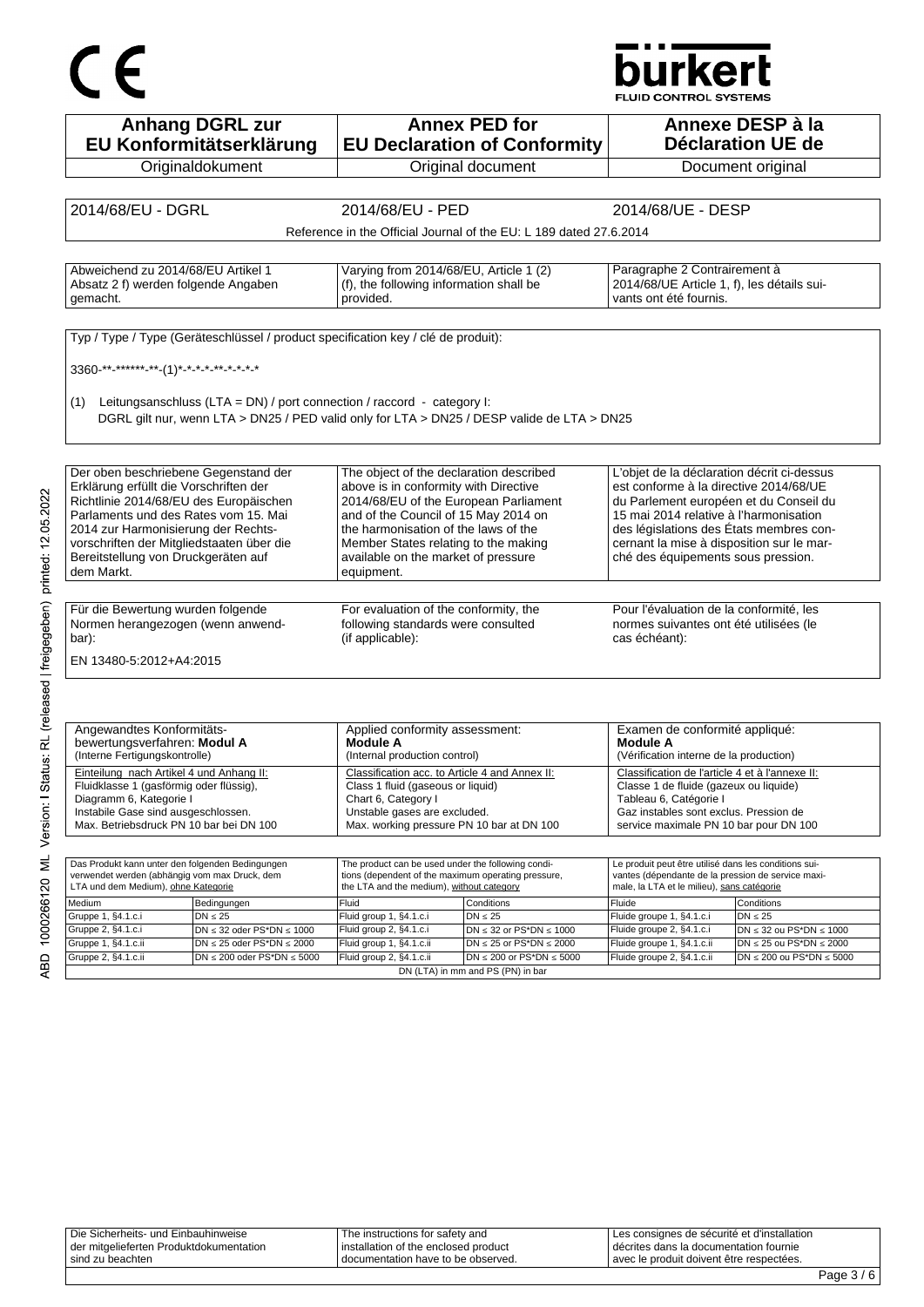## $C \in$



FLUID CONTROL SYSTEMS

| <b>Anhang EMV zur</b><br>EU Konformitätserklärung                                                                                                                                                                                                                                                   | <b>Annex EMC for</b><br><b>EU Declaration of Conformity</b>                                                                                                                                                                                                                     | Annexe CEM à la<br>Déclaration UE de                                                                                                                                                                                                                                        |
|-----------------------------------------------------------------------------------------------------------------------------------------------------------------------------------------------------------------------------------------------------------------------------------------------------|---------------------------------------------------------------------------------------------------------------------------------------------------------------------------------------------------------------------------------------------------------------------------------|-----------------------------------------------------------------------------------------------------------------------------------------------------------------------------------------------------------------------------------------------------------------------------|
| Originaldokument                                                                                                                                                                                                                                                                                    | Original document                                                                                                                                                                                                                                                               | Document original                                                                                                                                                                                                                                                           |
|                                                                                                                                                                                                                                                                                                     |                                                                                                                                                                                                                                                                                 |                                                                                                                                                                                                                                                                             |
| 2014/30/EU - EMV                                                                                                                                                                                                                                                                                    | 2014/30/EU - EMC                                                                                                                                                                                                                                                                | 2014/30/UE - CEM                                                                                                                                                                                                                                                            |
|                                                                                                                                                                                                                                                                                                     | Reference in the Official Journal of the EU: L 96 dated 29.3.2014                                                                                                                                                                                                               |                                                                                                                                                                                                                                                                             |
| Typ / Type / Type (Geräteschlüssel / product specification key / clé de produit):                                                                                                                                                                                                                   |                                                                                                                                                                                                                                                                                 |                                                                                                                                                                                                                                                                             |
| $3360$ -**-*****-**-*****-(1)-*-(2)-(3)-(4)-(5)-*-(6)                                                                                                                                                                                                                                               |                                                                                                                                                                                                                                                                                 |                                                                                                                                                                                                                                                                             |
| $(1)$ NRS = 0, E<br>$(2) VSP = E$<br>$(3)$ EAN = KD, MP<br>$(4)$ BED = I, G<br>$(5)$ IO = I, J, K, N, P<br>$(6)$ KOMM = G, E, M, N, Z                                                                                                                                                               |                                                                                                                                                                                                                                                                                 |                                                                                                                                                                                                                                                                             |
| Der oben beschriebene Gegenstand der<br>Erklärung erfüllt die Vorschriften der<br>Richtlinie 2014/30/EU des Europäischen<br>Parlaments und des Rates vom 26. Februar<br>2014 zur Harmonisierung der<br>Rechtsvorschriften der Mitgliedsstaaten<br>über die elektromagnetische Verträglich-<br>keit. | The object of the declaration described<br>above is in conformity with Directive<br>2014/30/EU of the European Parliament<br>and of the Council of 26 February 2014<br>on the harmonisation of the laws of the<br>Member States relating to electroma-<br>qnetic compatibility. | L'objet de la déclaration décrit ci-dessus<br>est conforme à la directive 2014/30/UE<br>du Parlement européen et du Conseil du<br>26 février 2014 relative à l'harmonisa-<br>tion des législations des États membres<br>concernant la compatibilité électro-<br>magnétique. |
| Für die Bewertung wurden folgende<br>Normen herangezogen (wenn anwend-<br>bar):<br>EN 61000-6-2:2019                                                                                                                                                                                                | For evaluation of the conformity, the<br>following standards were consulted<br>(if applicable):                                                                                                                                                                                 | Pour l'évaluation de la conformité, les<br>normes suivantes ont été utilisées (le<br>cas échéant):                                                                                                                                                                          |

| Die Sicherheits- und Einbauhinweise     | The instructions for safety and      | I Les consignes de sécurité et d'installation |
|-----------------------------------------|--------------------------------------|-----------------------------------------------|
| der mitgelieferten Produktdokumentation | installation of the enclosed product | I décrites dans la documentation fournie      |
| sind zu beachten                        | I documentation have to be observed. | I avec le produit doivent être respectées.    |
|                                         |                                      |                                               |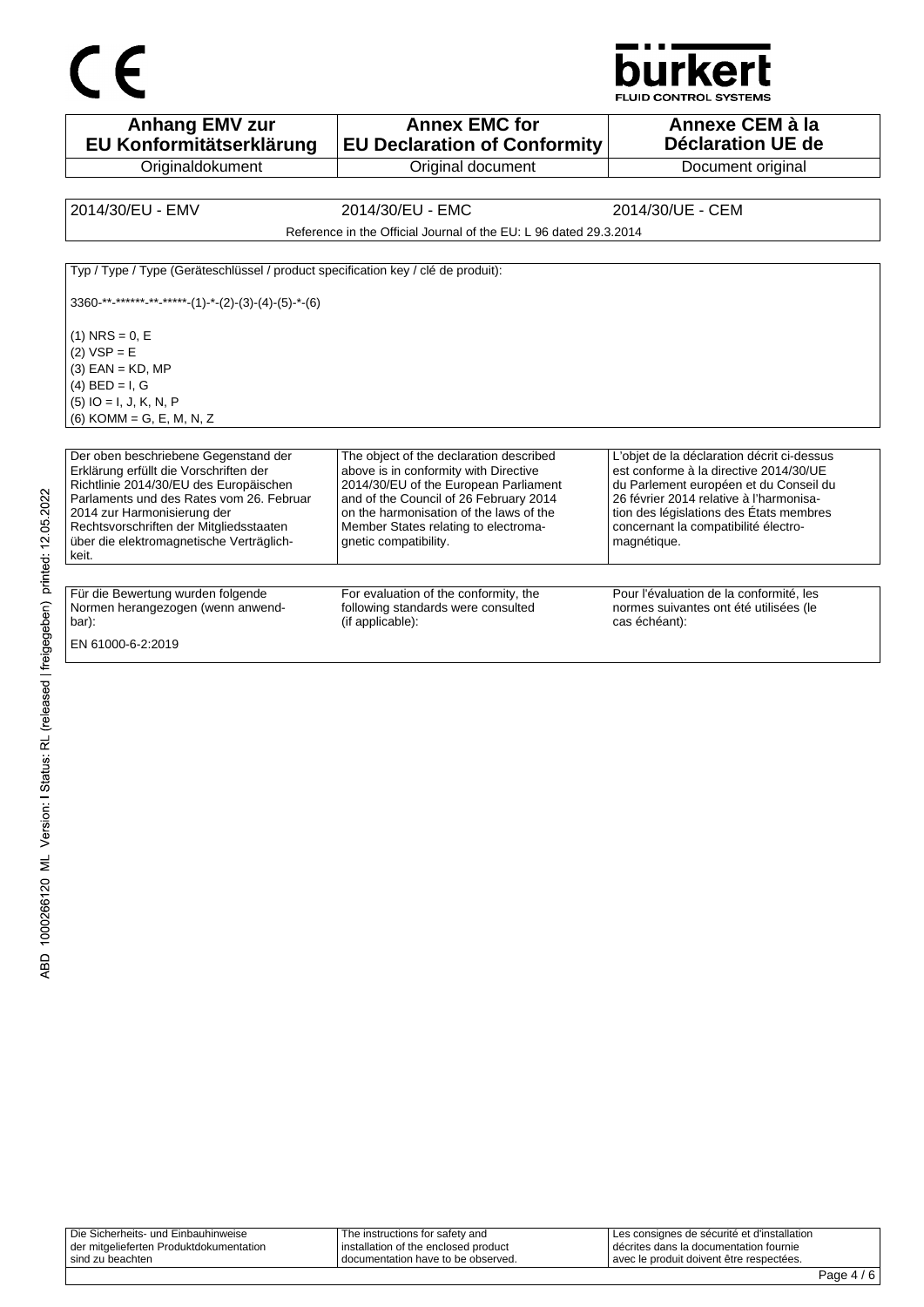# CE

### **burkert**

**FLUID CONTROL SYSTEMS** 

| <b>Anhang ROHS zur</b><br>EU Konformitätserklärung                                                                                                                                                                                                                                                                                                     | <b>Annex ROHS for</b><br><b>EU Declaration of Conformity</b>                                                                                                                                                                                                                                                                                                    | Annexe ROHS à la<br>Déclaration UE de                                                                                                                                                                                                                                                                                                                                                                         |
|--------------------------------------------------------------------------------------------------------------------------------------------------------------------------------------------------------------------------------------------------------------------------------------------------------------------------------------------------------|-----------------------------------------------------------------------------------------------------------------------------------------------------------------------------------------------------------------------------------------------------------------------------------------------------------------------------------------------------------------|---------------------------------------------------------------------------------------------------------------------------------------------------------------------------------------------------------------------------------------------------------------------------------------------------------------------------------------------------------------------------------------------------------------|
| Originaldokument                                                                                                                                                                                                                                                                                                                                       | Original document                                                                                                                                                                                                                                                                                                                                               | Document original                                                                                                                                                                                                                                                                                                                                                                                             |
|                                                                                                                                                                                                                                                                                                                                                        |                                                                                                                                                                                                                                                                                                                                                                 |                                                                                                                                                                                                                                                                                                                                                                                                               |
| 2011/65/EU - ROHS                                                                                                                                                                                                                                                                                                                                      | 2011/65/EU - ROHS                                                                                                                                                                                                                                                                                                                                               | 2011/65/UE - ROHS                                                                                                                                                                                                                                                                                                                                                                                             |
|                                                                                                                                                                                                                                                                                                                                                        | Reference in the Official Journal of the EU: L 174 dated 07.11.2011                                                                                                                                                                                                                                                                                             |                                                                                                                                                                                                                                                                                                                                                                                                               |
| 2017/2102/EU                                                                                                                                                                                                                                                                                                                                           | Reference in the Official Journal of the EU: L 305 dated 21.11.2017                                                                                                                                                                                                                                                                                             |                                                                                                                                                                                                                                                                                                                                                                                                               |
| 2015/863/EU                                                                                                                                                                                                                                                                                                                                            | Reference in the Official Journal of the EU: L 137 dated 04.06.2015                                                                                                                                                                                                                                                                                             |                                                                                                                                                                                                                                                                                                                                                                                                               |
| 3360 ** ****** ** ***** * * * * * * * * *                                                                                                                                                                                                                                                                                                              |                                                                                                                                                                                                                                                                                                                                                                 |                                                                                                                                                                                                                                                                                                                                                                                                               |
| Das oben beschriebene Produkt erfüllt<br>die Vorschriften der Richtlinie<br>2011/65/EU und deren Ergänzungen<br>2017/2102/EU und 2015/863/EU.<br>Das Produkt erfüllt die Anforderungen<br>zur Beschränkung der Verwendung<br>bestimmter gefährlicher Stoffe in<br>Elektro- und Elektronikgeräten (Liste der<br>beschränkten Stoffe siehe Richtlinien). | The product described above complies<br>with the provisions of Directive<br>2011/65/EU and its amendments<br>2017/2102/EU and 2015/863/EU<br>The product complies with the<br>requirements on the restriction of the<br>use of certain hazardous substances in<br>electrical and electronic equipment (for<br>list of restricted substances see<br>Directives). | Le produit décrit ci-dessus est conforme<br>aux dispositions de la directive<br>2011/65/UE et de ses amendements<br>2017/2102/UE et 2015/863/UE.<br>Le produit est conforme aux exigences<br>relatives à la limitation de l'utilisation de<br>certaines substances dangereuses dans<br>les équipements électriques et<br>électroniques (pour la liste des<br>substances restreintes, voir les<br>Directives). |
| Für die Bewertung wurden folgende<br>Normen herangezogen (wenn anwend-<br>bar):<br>EN IEC 63000:2019-05                                                                                                                                                                                                                                                | For evaluation of the conformity, the<br>following standards were consulted<br>(if applicable):                                                                                                                                                                                                                                                                 | Pour l'évaluation de la conformité, les<br>normes suivantes ont été utilisées (le<br>cas échéant):                                                                                                                                                                                                                                                                                                            |

Die Sicherheits- und Einbauhinweise der mitgelieferten Produktdokumentation sind zu beachten The instructions for safety and installation of the enclosed product documentation have to be observed. Les consignes de sécurité et d'installation décrites dans la documentation fournie avec le produit doivent être respectées.